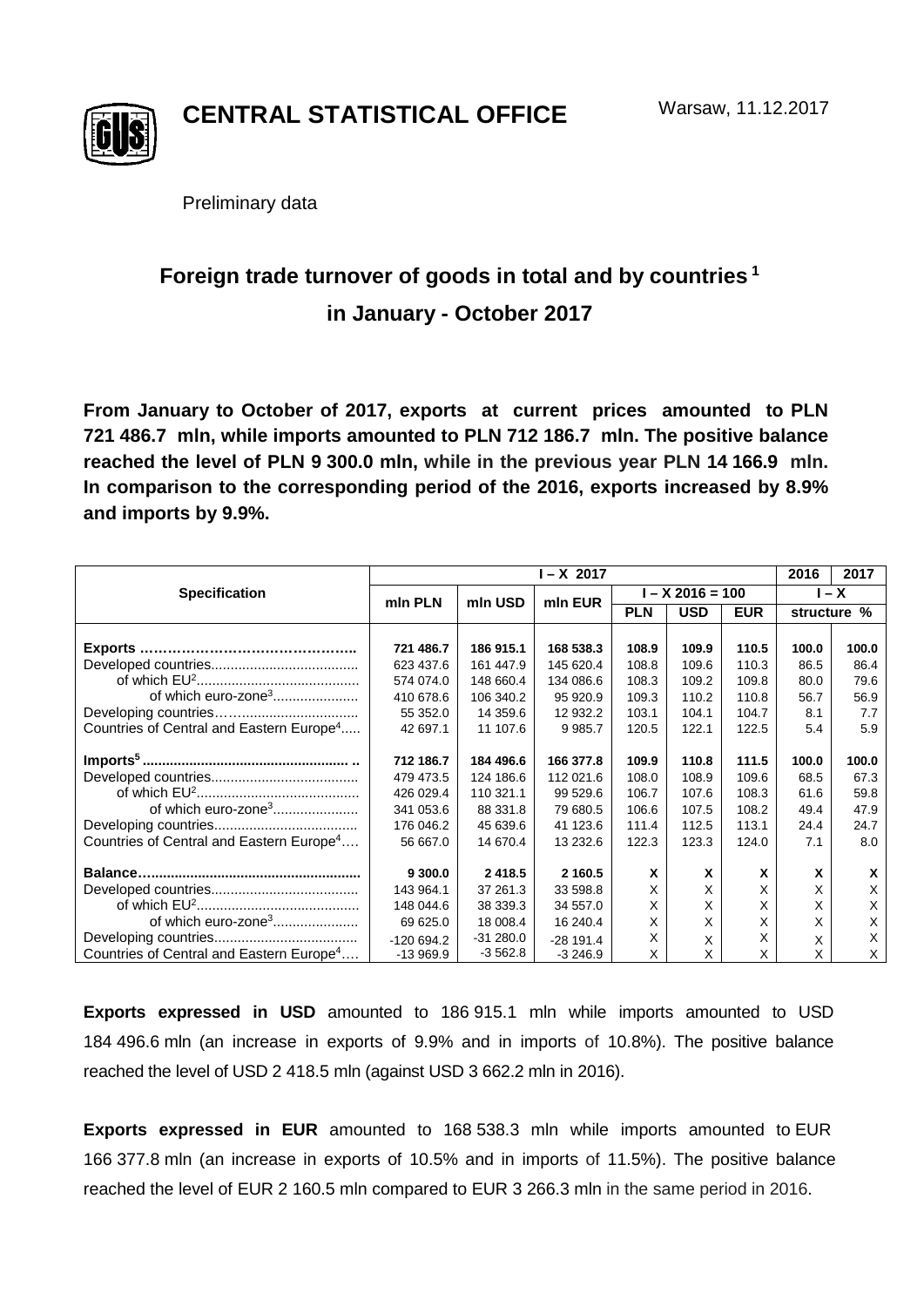### **Foreign trade turnover by major countries**

|                             | I – X 2017 |             |             |            |                    |            |             | 2017 |  |  |
|-----------------------------|------------|-------------|-------------|------------|--------------------|------------|-------------|------|--|--|
|                             |            |             |             |            | $I - X$ 2016 = 100 | $I - X$    |             |      |  |  |
| <b>Specification</b>        | mln PLN    | mln USD     | min EUR     | <b>PLN</b> | <b>USD</b>         | <b>EUR</b> | structure % |      |  |  |
| <b>EXPORTS</b>              |            |             |             |            |                    |            |             |      |  |  |
| 1. Germany                  | 197 365.6  | 51 115.6    | 46 099.7    | 108.5      | 109.4              | 110.1      | 27.5        | 27.4 |  |  |
| 2. Czech Republic           | 46 326.6   | 12 003.8    | 10 821.8    | 105.9      | 106.8              | 107.4      | 6.6         | 6.4  |  |  |
| 3. United Kingdom           | 45 668.2   | 11 815.4    | 10 663.0    | 103.8      | 104.5              | 105.2      | 6.6         | 6.3  |  |  |
| 4. France                   | 40 196.4   | 10 391.3    | 9 3 8 4.8   | 108.4      | 109.0              | 109.8      | 5.6         | 5.6  |  |  |
|                             | 35 721.1   | 9 2 38.5    | 8 3 4 2.0   | 112.6      | 113.3              | 114.1      | 4.8         | 5.0  |  |  |
| 6. Netherlands              | 31 681.6   | 8 191.2     | 7 397.1     | 109.5      | 110.2              | 111.0      | 4.4         | 4.4  |  |  |
| 7. Russia                   | 22 192.2   | 5 782.8     | 5 191.9     | 118.7      | 120.4              | 120.7      | 2.8         | 3.1  |  |  |
| 8. Sweden                   | 19811.9    | 5 131.7     | 4 628.0     | 103.6      | 104.5              | 105.1      | 2.9         | 2.7  |  |  |
| 9. United States            | 19 693.6   | 5 110.9     | 4 603.7     | 126.3      | 127.8              | 128.4      | 2.4         | 2.7  |  |  |
|                             | 19 560.8   | 5 0 5 9.9   | 4 5 6 6.4   | 108.3      | 109.1              | 109.8      | 2.7         | 2.7  |  |  |
| <b>IMPORTS</b> <sup>5</sup> |            |             |             |            |                    |            |             |      |  |  |
| 1. Germany                  | 163 680.1  | 42 408.6    | 38 245.5    | 107.1      | 108.0              | 108.7      | 23.6        | 23.0 |  |  |
|                             | 85 219.1   | 22 111.3    | 19 904.6    | 110.1      | 111.4              | 111.8      | 11.9        | 12.0 |  |  |
| 3. Russia                   | 45 412.9   | 11 746.4    | 10 601.4    | 122.3      | 123.1              | 123.9      | 5.7         | 6.4  |  |  |
|                             | 37 055.2   | 9 5 8 7 . 1 | 8 6 5 6.0   | 101.6      | 102.3              | 103.1      | 5.6         | 5.2  |  |  |
| 5. France                   | 27 775.3   | 7 189.2     | 6487.3      | 107.2      | 107.9              | 108.7      | 4.0         | 3.9  |  |  |
| 6. Netherlands              | 27 182.7   | 7 0 38.4    | 6 3 5 0.0   | 110.5      | 111.4              | 112.1      | 3.8         | 3.8  |  |  |
| 7. Czech Republic.          | 25 072.0   | 6 477.5     | 5 8 5 4 . 3 | 107.6      | 108.1              | 109.0      | 3.6         | 3.5  |  |  |
| 8. United States            | 20 599.7   | 5 3 4 1 . 5 | 4 8 1 7 . 3 | 112.3      | 113.4              | 114.0      | 2.8         | 2.9  |  |  |
| 9. Belgium                  | 18 631.8   | 4 822.3     | 4 3 5 1 . 3 | 106.8      | 107.6              | 108.3      | 2.7         | 2.6  |  |  |
| 10. United Kingdom          | 16 909.9   | 4 3 8 4 . 6 | 3 949.4     | 100.6      | 101.5              | 102.1      | 2.6         | 2.4  |  |  |

## **Imports by country of consignment6 in total and by groups of countries1**

|                                                     | l – X 2017 |            |            |                  |            |            |             | 2017  |
|-----------------------------------------------------|------------|------------|------------|------------------|------------|------------|-------------|-------|
| <b>Specification</b>                                | min PLN    | mln USD    | mln EUR    | $- X 2016 = 100$ |            |            | l – X       |       |
|                                                     |            |            |            | <b>PLN</b>       | <b>USD</b> | <b>EUR</b> | structure % |       |
|                                                     |            |            |            |                  |            |            |             |       |
|                                                     | 712 186.7  | 184 496.6  | 166 377.8  | 109.9            | 110.8      | 111.5      | 100.0       | 100.0 |
|                                                     | 540 948.2  | 140 111.7  | 126 380.7  | 108.0            | 108.9      | 109.6      | 77.3        | 75.9  |
|                                                     | 506 540.0  | 131 184.6  | 118 335.7  | 107.3            | 108.2      | 108.9      | 72.8        | 71.1  |
| of which euro-zone <sup>3</sup>                     | 411 735.9  | 106 641.4  | 96 191.6   | 107.7            | 108.6      | 109.3      | 59.0        | 57.8  |
|                                                     | 112 982.2  | 29 29 5.4  | 26 395.1   | 113.6            | 114.8      | 115.3      | 15.3        | 15.9  |
| Countries of Central and Easter Europe <sup>4</sup> | 58 256.3   | 15 089.5   | 13 602.0   | 121.9            | 122.9      | 123.5      | 7.4         | 8.2   |
|                                                     |            |            |            |                  |            |            |             |       |
|                                                     | 9 300.0    | 2418.5     | 2 160.5    | x                | X          | X          | X           | X     |
|                                                     | 82 489.4   | 21 336.2   | 19 239.7   | X                | X          | X          | X           | X     |
|                                                     | 67 534.0   | 17 475.8   | 15 750.9   | X                | X          | X          | X           | Х     |
| of which euro-zone <sup>3</sup>                     | $-1057.3$  | $-301.2$   | $-270.7$   | X                | X          | X          | X           | X     |
|                                                     | -57 630.2  | $-14935.8$ | $-13462.9$ | X                | X          | X          | X           | X     |
| Countries of Central and Easter Europe <sup>4</sup> | $-15559.2$ | $-3.981.9$ | $-3616.3$  | X                | X          | X          | X           | X     |